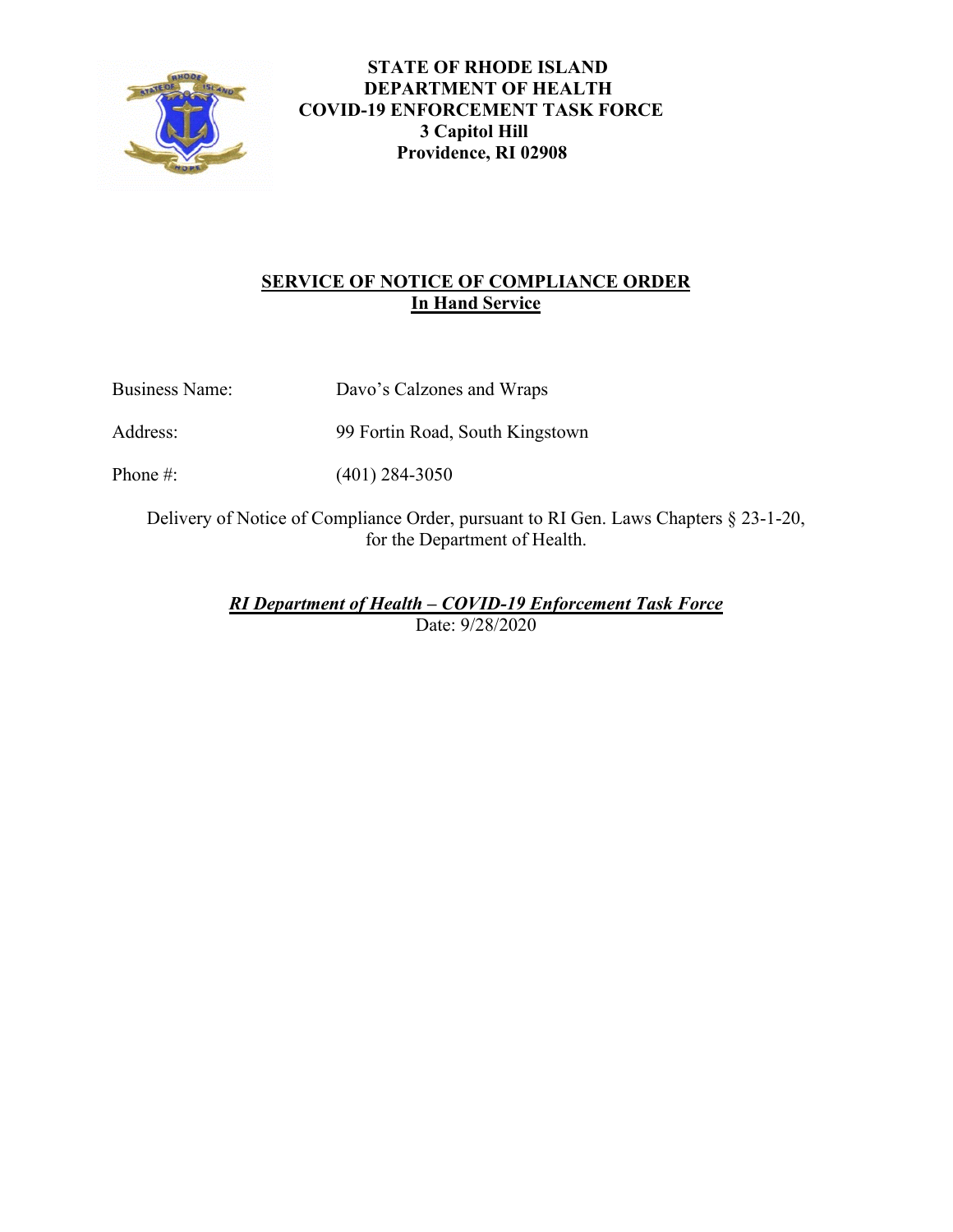

### **STATE OF RHODE ISLAND DEPARTMENT OF HEALTH COVID-19 ENFORCEMENT TASK FORCE**  **3 Capitol Hill Providence, RI 02908 401-222-5960**

# **PROOF OF SERVICE OF COMPLIANCE ORDER In Hand Service**

| Name of Business: Name of Business:      |                                                                                                                                       |
|------------------------------------------|---------------------------------------------------------------------------------------------------------------------------------------|
|                                          |                                                                                                                                       |
|                                          | I hereby certify that on this $\frac{1}{DAY}$ day of $\frac{1}{MONTH}$ , $\frac{1}{MONTH}$ , I personally delivered                   |
|                                          |                                                                                                                                       |
| <b>DATE OF BIRTH</b>                     | ADDRESS                                                                                                                               |
|                                          |                                                                                                                                       |
| <b>NAME OF BUSINESS</b>                  | Having made due and diligent attempts to serve the within Compliance Order, I have been unable to serve<br>for the following reasons. |
|                                          | Signature                                                                                                                             |
|                                          | Printed                                                                                                                               |
| Fees<br>Travel<br>$\mathbf S$<br>Service |                                                                                                                                       |

PLEASE RETURN PROOF OF SERVICE TO JOHN DEAN, DEPARTMENT OF BUSINESS REGULATION, 560 JEFFERSON BOULEVARD, SUITE 200, WARWICK RI 02886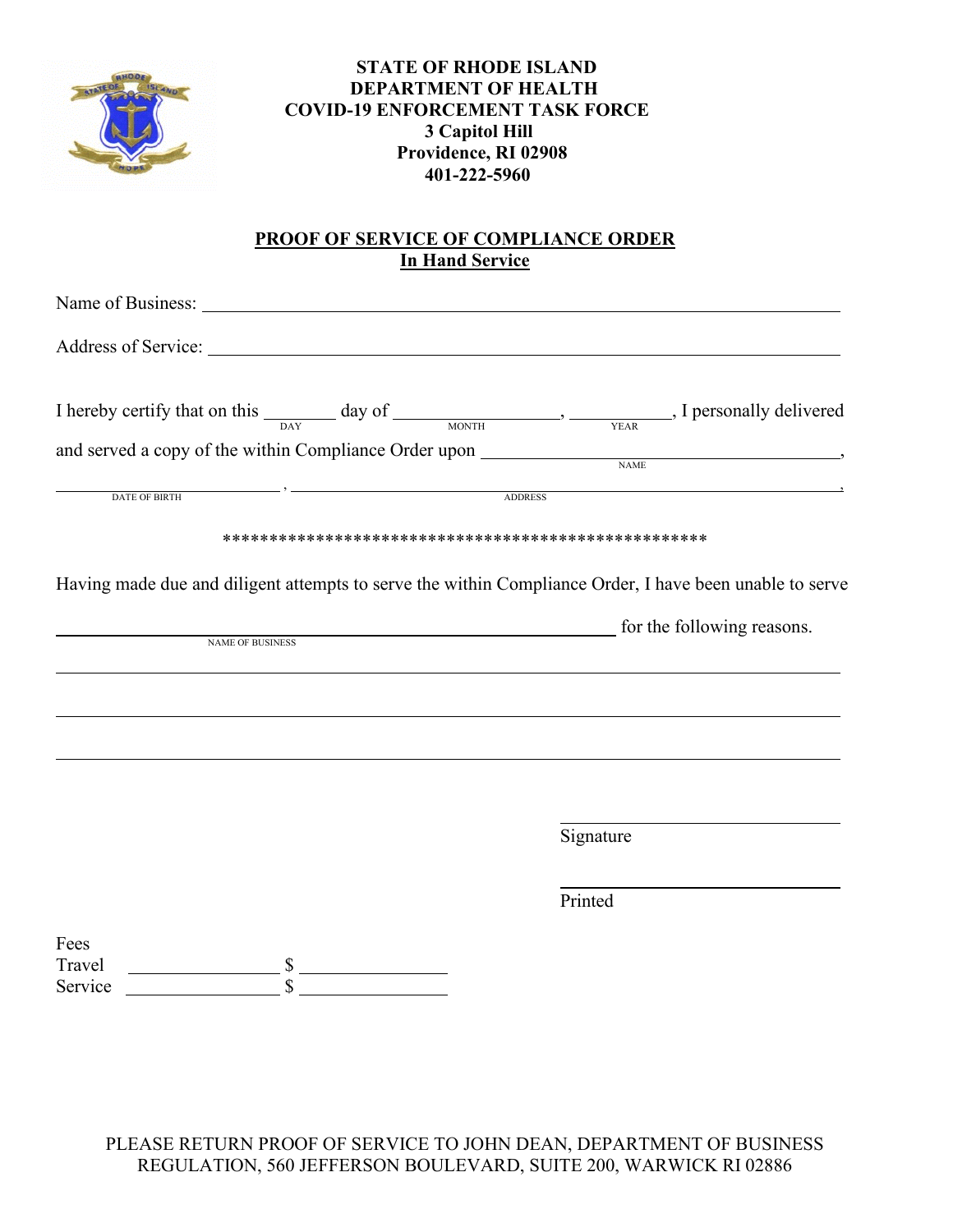

## **STATE OF RHODE ISLAND DEPARTMENT OF HEALTH COVID-19 ENFORCEMENT TASK FORCE**  **3 Capitol Hill Providence, RI 02908**

# **INFORMATION ABOUT THIS ORDER**

- You have been issued this Order because a recent inspection has determined that you have failed to comply with governmental requirements for the safe operation of your establishment as it relates to COVID-19 precautions.
- If this Order is captioned Notice of Compliance only, you have 10 days to make the necessary corrections. You may request a re-inspection once you believe you have resolved the issues raised. If you do not request a re-inspection, you will be re-inspected 10 days after receipt of this Order. If you wish to request a hearing on the Notice of Compliance, you must submit a written request for a hearing within 10 days of service. Please send the request to the address above.
- If this Order is captioned Immediate Compliance Order only, you are required to immediately cease the specified establishment operations. Prior to resuming operations, you must be granted permission by the RI Department of Health. To do so, you must request a re-inspection once you believe you have resolved the issues raised. Be advised that no request for a hearing on an immediate compliance order may be made.
- If this Order is captioned Immediate Compliance Order and Notice of Compliance, you are required to immediately cease only the specified establishment operations. For all other violations identified within the Order, you have 10 days to institute corrective measures. Prior to resuming full operations, you must be granted permission by the RI Department of Health. To do so, you must request a reinspection once you believe you have resolved the issues raised, otherwise, you will be re-inspected 10 days after receipt of this Order. You may request a hearing for the portion of this Order that applies to the Notice of Compliance as described above. No request for a hearing may be made for the portion of the Order that applies to an Immediate Compliance Order.
- To obtain the information necessary to achieve compliance, all applicable Guidelines, Executive Orders, and Regulations can be accessed by visiting.
	- o <https://reopeningri.com/>
	- o <https://governor.ri.gov/newsroom/orders/> <https://rules.sos.ri.gov/regulations/part/216-50-15-7>
- For questions, assistance, or to schedule a re-inspection, contact Chief of Inspectors Stephen Tamborelli at 401-529-9337 or via email at [stephen.tamborelli@dbr.ri.gov](mailto:Stephen.Tamborelli@dbr.ri.gov)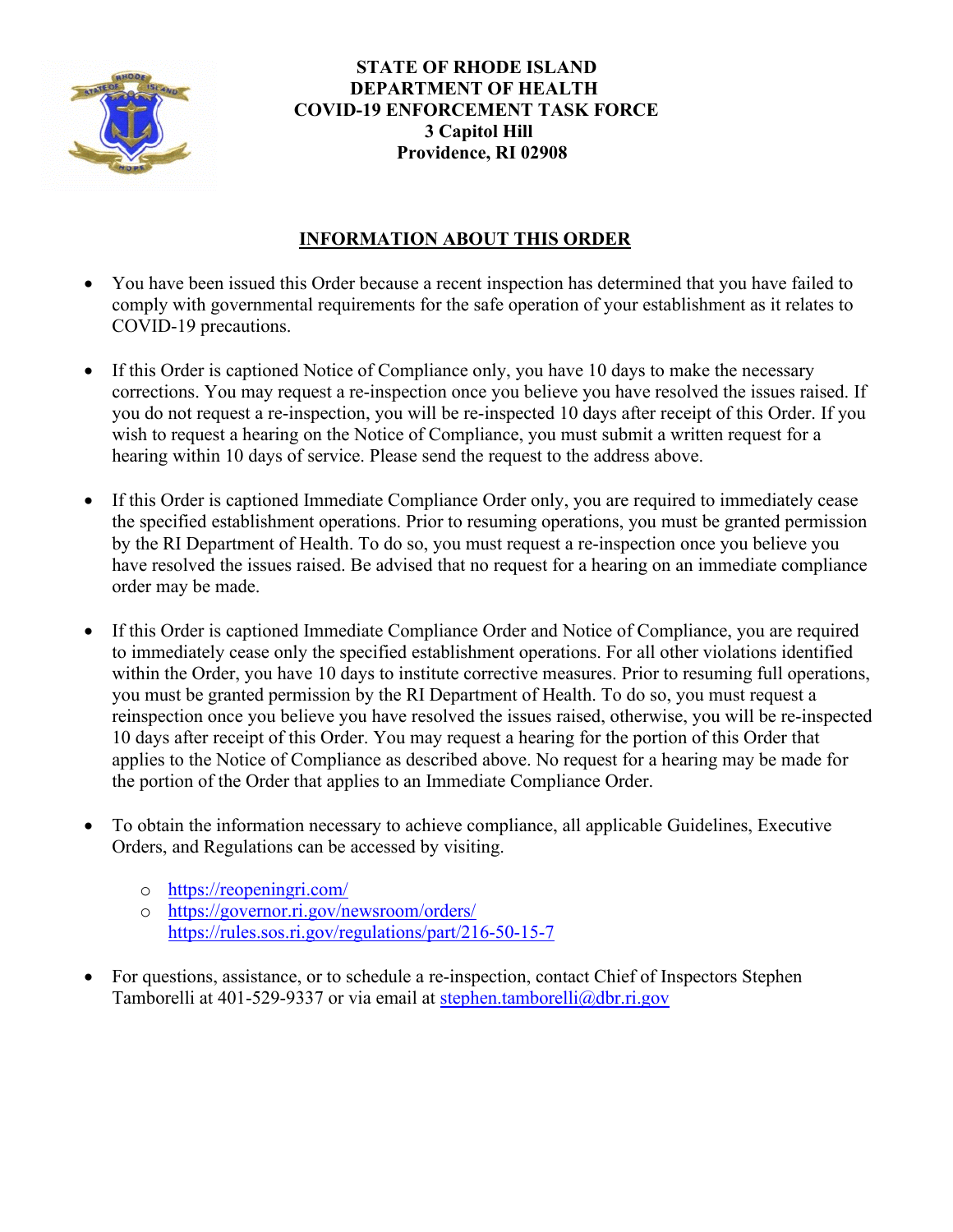

**STATE OF RHODE ISLAND RHODE ISLAND DEPARTMENT OF HEALTH**

**ELIZABETH M. TANNER, ESQ. IN HER CAPACITY AS CHAIR OF THE RHODE ISLAND COVID-19 ENFORCEMENT TASK FORCE** 

**IN THE MATTER OF: Davo's Calzones and Wraps Violations of Executive Orders and RI Department of Health Regulations**

#### **NOTICE OF VIOLATION AND COMPLIANCE ORDER**

Now comes the Chair ("Chair") of the Rhode Island COVID-19 Enforcement Task Force ("Task Force") and pursuant to R.I. Gen. Laws § 23-1-20, Executive Orders 20-32, 20-40, and 20-79, and Rhode Island Department of Health ("RIDOH") regulation 216-RICR-50-15-7 (the "Safe Regulations"), determines that there are reasonable grounds to believe that Davo's Calzones and Wraps ("Respondent") is in violation of Executive Orders and/or the Safe Regulations, and provides notice thereof.

### **REASONABLE GROUNDS FOR DETERMINATION OF VIOLATION**

- I. Respondent is a dining establishment located at 99 Fortin Road in South Kingstown.
- II. Respondent is a covered entity as defined in the Safe Regulations. As such, the Respondent is required to comply with applicable Executive Orders and the Safe Regulations.
- III. On or about September 9, 2020 a Task Force inspector met with owner David Armenakian ("Owner") and conducted a Healthy Environment inspection of the Respondent. The inspector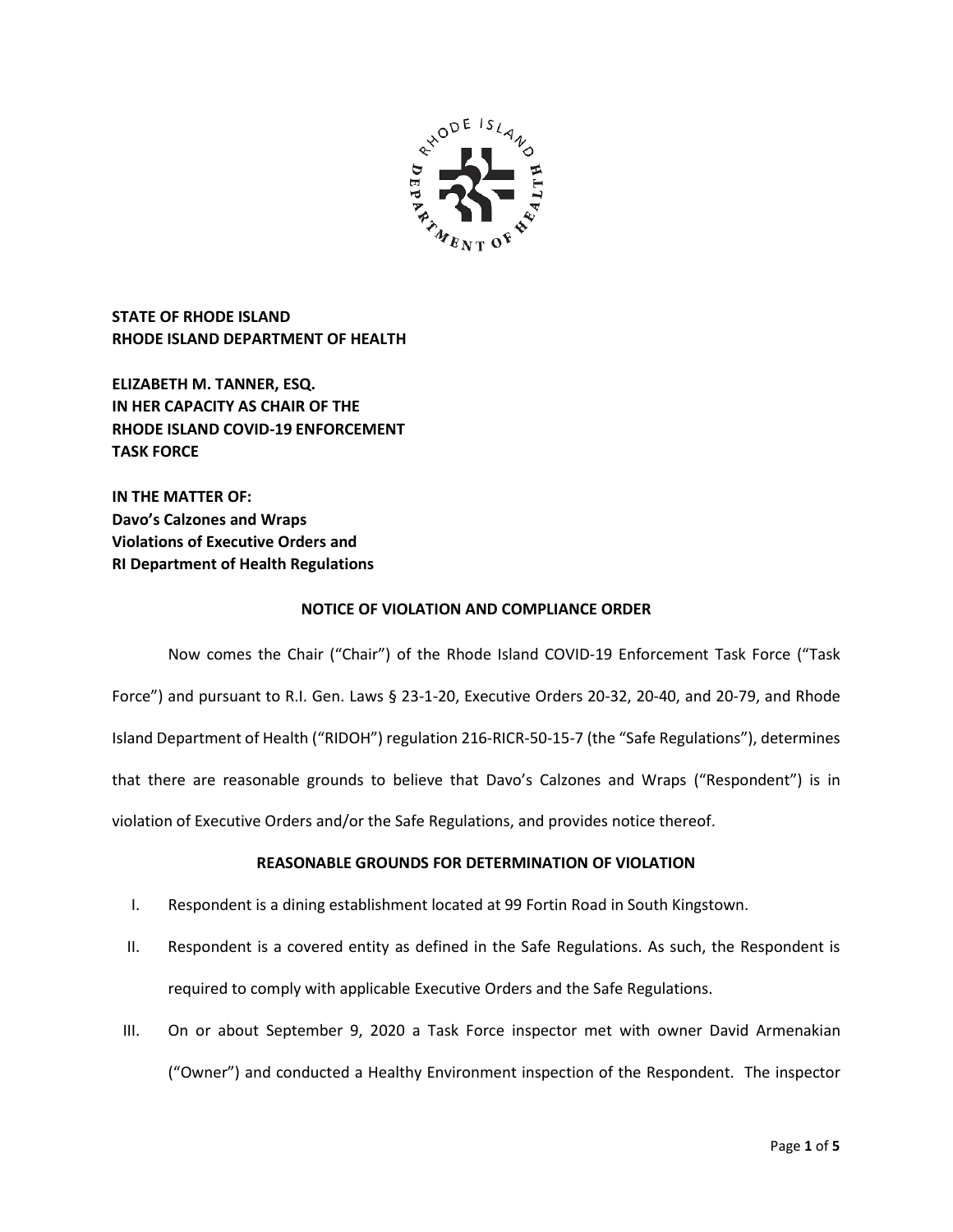performed a checklist inspection based on the Safe Regulations and determined that Respondent scored a 7/11 for overall requirements and a 3/5 for dining requirements. After the inspection, the inspector provided information and resources to the Respondent to help it achieve full compliance. This included a recommendation to the Respondent on how to access www.ReopeningRI.com and the relevant websites for the Executive Orders, rules, regulations, and guidance. The Respondent was also advised that an inspector would conduct a reinspection in the near future.

- IV. On or about September 26, 2020, a different Task Force inspector conducted a reinspection of the Respondent. The inspector met with the Owner and performed a checklist inspection based on the Safe Regulations. The inspector determined that the Respondent scored a 7/11 for overall requirements and a 2/5 for dining requirements. No corrective measures had been put in place since the inspection of September 9, 2020.
- V. Therefore, as a result of the Respondent's continued failure to comply with applicable Executive Orders and the Safe Regulations, and in the absence of any other information to rebut the allegations above, RIDOH has drawn the conclusion that the above allegations are true, and the Respondent is not in compliance with applicable Executive Orders and/or the Safe Regulations.

#### **ALLEGED VIOLATIONS**

The following alleged violations stem from the September 26, 2020 reinspection.

- I. Respondent is in violation of Section 7.4.1(A)(1) of the Safe Regulations, which requires each covered entity to develop, maintain, and ensure compliance with a written plan for the safe operation of the establishment. Upon request, Respondent could not produce a written plan.
- II. Respondent is in violation of Sections 7.4.1(A)(6) & (7) of the Safe Regulations, which require each covered entity to ensure the performance of environmental cleaning of its establishments once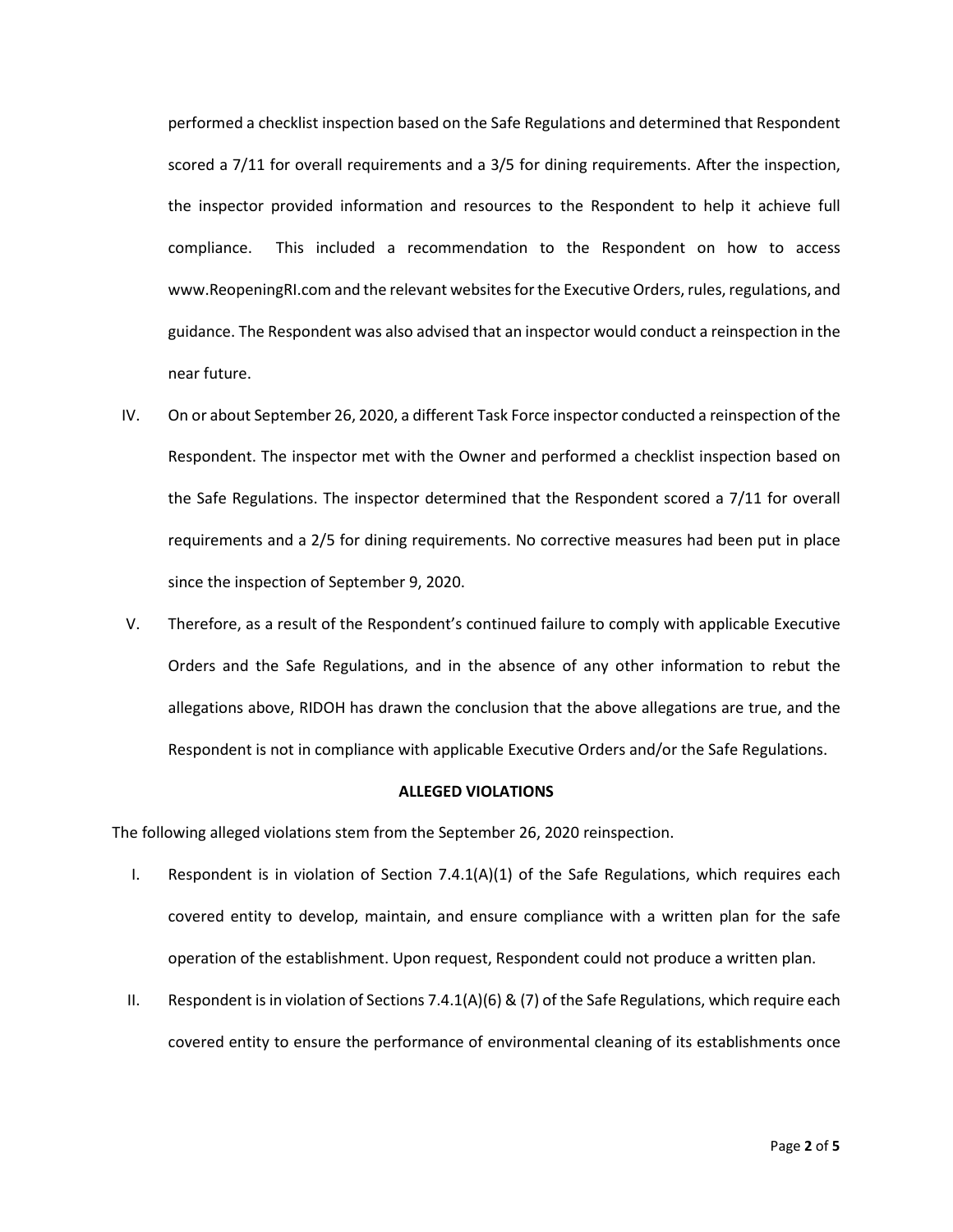per day and to maintain records documenting such environmental cleaning. Upon request, the Respondent could not produce the required records.

- III. Respondent is in violation of Section 7.4.1(A)(2) of the Safe Regulations, which requires each covered entity to implement and ensure compliance with screening of all individuals entering its establishment(s) at any time for any reason. Upon inquiry, the Respondent admitted that it did not conduct entry screening. In addition, there were no posters visible at or near the entrance concerning entry screening.
- IV. Respondent is in violation of Section  $7.4.1(A)(4)$  of the Safe Regulations, which requires each covered entity to ensure the placement of posters or signs at entry to its establishments educating any individual at the establishment concerning entry screening, required physical distancing, use of cloth face coverings, and other subjects as provided in guidance issued by RIDOH. The inspector observed that the required information pertaining to entry screening and physical distancing was absent from the entry to the establishment and concluded, therefore, that the Respondent failed to ensure the placement of required posters.
- V. Respondent is in violation of Section 7.4.2(A)(1)(a) of the Safe Regulations, which requires that tables be separated by at least eight (8) feet from table edge to table edge or to allow six (6) feet spacing between seated customers at different tables unless separated by a physical, non-porous barrier of an appropriate height. The inspector observed that the tables located in the outdoor dining area were not separated by at least eight (8) feet from table edge to table edge.
- VI. Respondent is in violation of Section 7.4.2(A)(2) of the Safe Regulations, which prohibits selfservice seating. The inspector observed that patrons were allowed to seat themselves without assistance by the Respondent.
- VII. Respondent is in violation of Section 7.4.2(A)(1)(a) of the Safe Regulations, which requires that information be collected from all visitors and other entrants who have interacted with others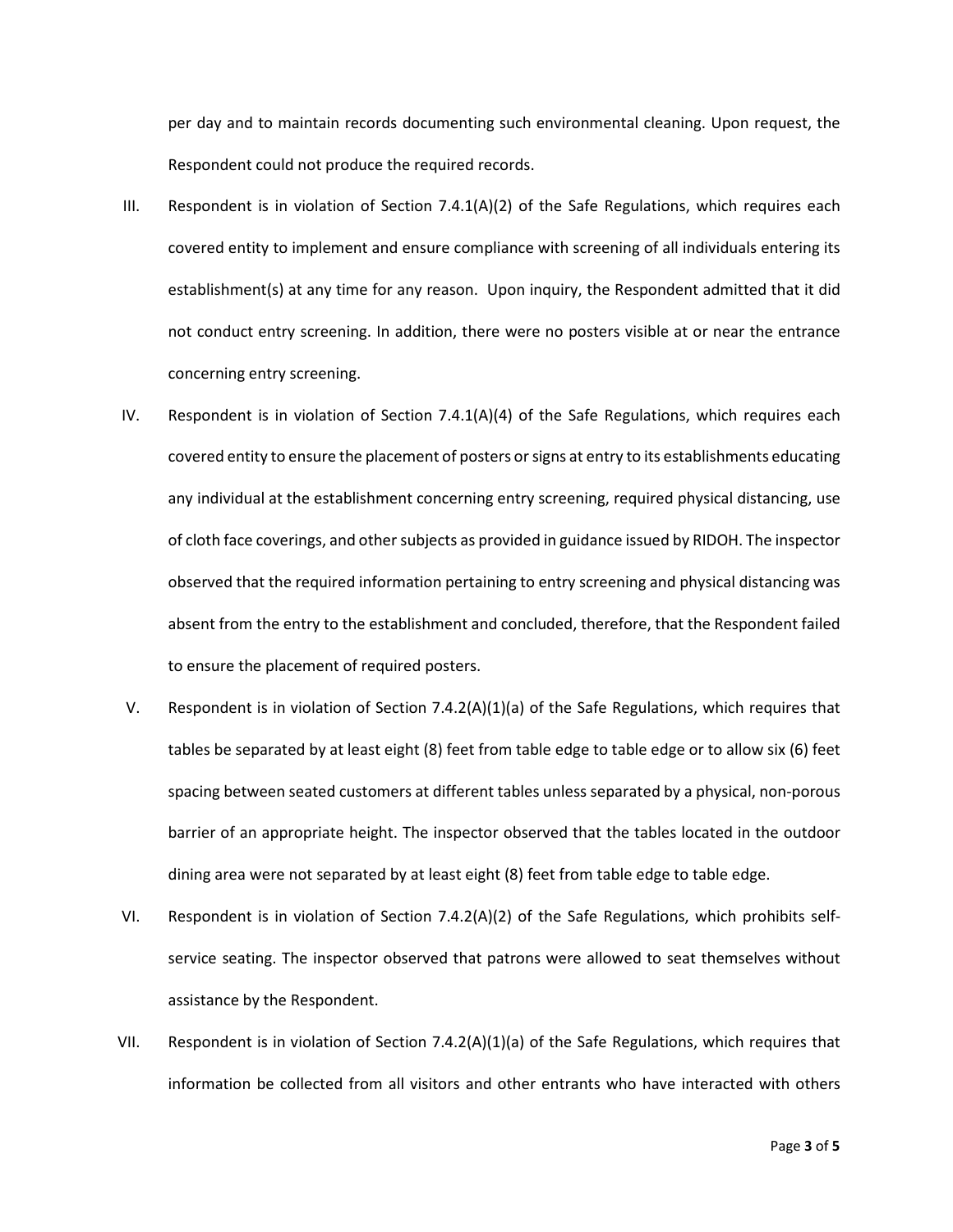present on site for a period of 15-minutes or more solely for the purposes of contact tracing. Upon inquiry, the Respondent admitted that it did not collect the required information for patrons who were on site of a period of 15 minutes or more.

#### **ORDER**

It is hereby ORDERED, that on or before the tenth  $(10<sup>th</sup>)$  day from service of this Notice of Violation and Compliance Order, Respondent shall remedy the above cited violations and come into full compliance with applicable Executive Orders and Regulations, by fulfilling the conditions as set forth below:

- I. Respondent shall develop, maintain, and ensure compliance with a written plan for the safe operation of the establishment.
- II. Respondent shall ensure the performance of environmental cleaning of its establishment once per day and maintain records documenting such environmental cleaning.
- III. Respondent shall implement and ensure compliance with screening of all individuals entering its establishment(s) at any time for any reason.
- IV. Respondent shall ensure the placement of posters or signs at entry to its establishment educating any individual at the establishment concerning entry screening, required physical distancing, use of cloth face coverings, and other subjects as provided in guidance issued by RIDOH.
- V. Respondent shall ensure that tables are situated to allow separation of at least eight (8) feet from table edge to table edge or to allow six (6) feet spacing between seated customers at different tables unless separated by a physical, non-porous barrier of an appropriate height.
- VI. Respondent shall ensure that all seating is conducted by direction from the Respondent and that self-seating by patrons does not occur.
- VII. Respondent shall ensure that information be collected from all visitors and other entrants who have interacted with others present on site for a period of 15-minutes or more solely for the purposes of contact tracing.